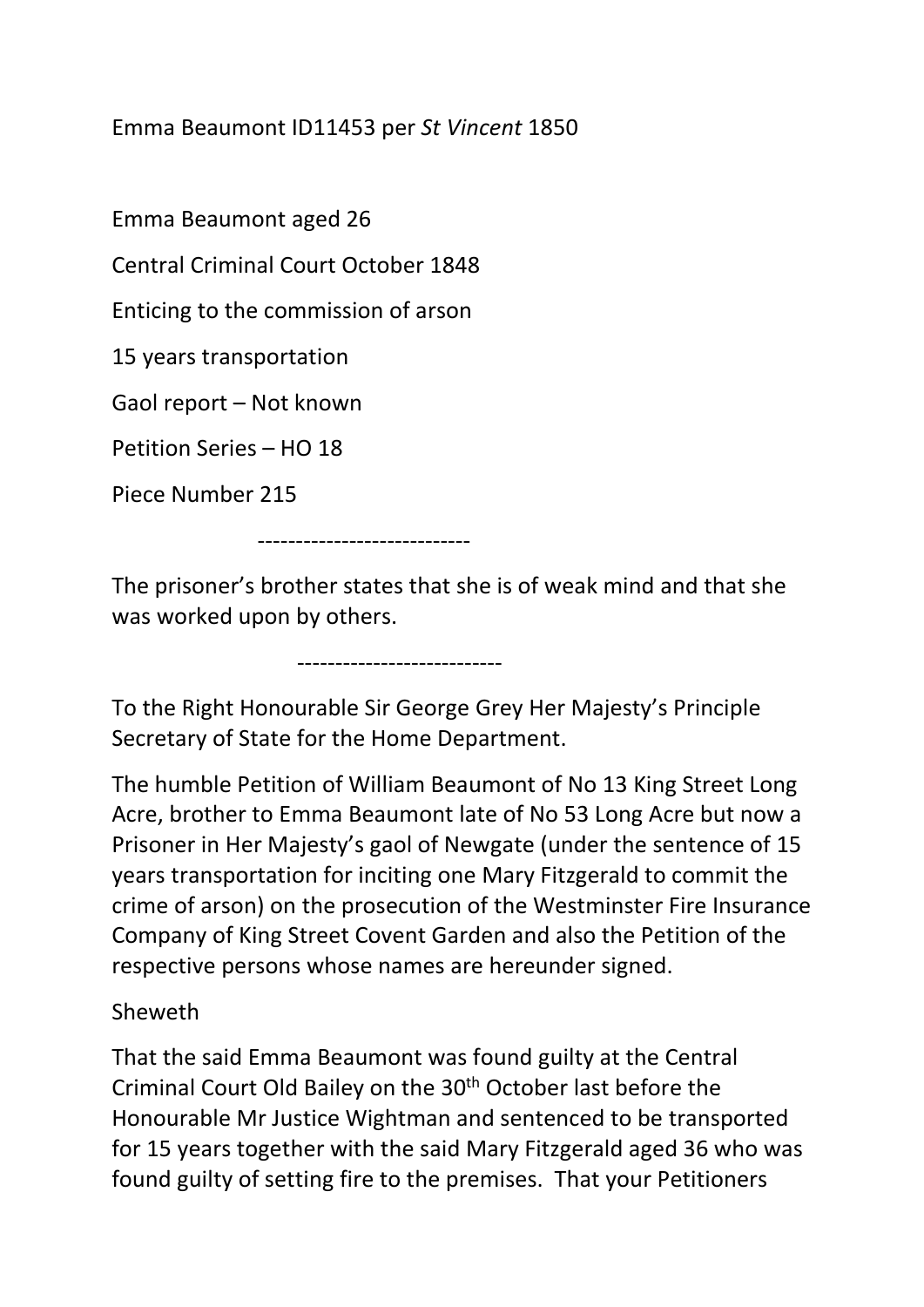father held for many years previously to 1818 in Chatham Dockyard as Cockswain of the Clerk of the Checks boat, Mr Smith, who also occasionally acted as Clerk and who afterwards superannuated.

That your Petitioners family have held possession of the said premises for 20 years during which time all rent and demands have been duly paid. That upon the death of your Petitioners mother the business of the Coffee House was carried on by his unfortunate sister the prisoner , who is unmarried and who has lately lost money on the account of the depression of trade and other unforeseen circumstances happening to her, and not being friendly with her relations and therefore your Petitioner believes that she was led from the path of rectitude by designing mercenary persons who for the sake of a promised reward prayed upon the weak mind of his unfortunate sister that induced her to be led to allow the unfortunate act to be performed and which in truth and in fact she was forced to let be down by the reason of threats held out by the said Bagster and Fitzgerald who well knew that in the event of a failure that the said Emma Beaumont would have to suffer the greatest penalty of the Law. That it was stated by Mr Charnook of Council for the prisoner Beaumont that insanity was an hereditary complaint and that a first cousin is now in the Harwell Lunatic Asylum for the malady whose name is Henry McKenzie and that it was the opinion of the family that she was so afflicted. That your Petitioner otherwise cannot account for the crime his unfortunate sister has been found guilty of – and which was upon the evidence of Byster a low fellow working in Covent Garden Market as a Porter and who in point of fact was equally criminal as the testimony showed, that he was to set fire to the place and be paid £10 for doing so , that he received £3 on account with which he went into the country and expended and after returning he helped the prisoner Fitzgerald plunder the place, and lived with the prisoner Fitzgerald as man and wife.

That the said prisoner Fitzgerald was as expected and as it appeared in evidence to have £20 for her share of the transaction and when it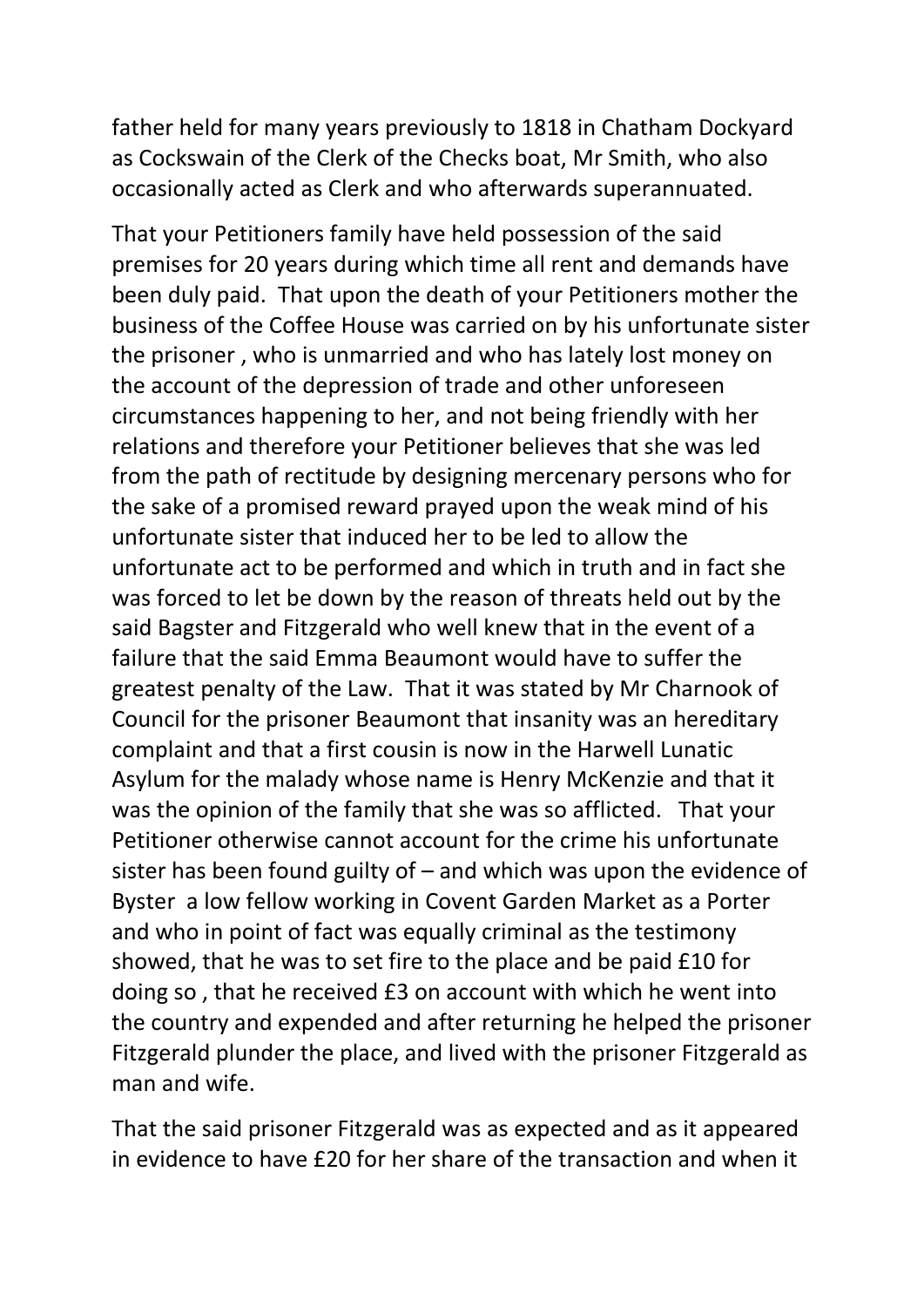is considered that it was her hand that did the deed your Petitioner hopes that his sister will not be considered the most guilty party.

That your Petitioners belief is that if the sentence is carried into effect, that it will greatly tend to shorten the life of his unfortunate sister who is 31 year of age and in a bad state of health, so much so, that it is the opinion of her friends and relations that is she is sent out of the country she will not live to make the passage beyond the seas.

That your Petitioners sister is a waistcoat maker and would be found useful in instructing other prisoners in any House of Correction in this country.

That your petitioner begs to state that his unfortunate sister is very penitent and is [consumed] of the enormity of the offence , but which very fortunately did not extend further that the premises she occupied and that not any other persons property was uninjured.

That the prisoner had some good qualities she being a subscriber to Sir H [Duncomfields] [ ] School and having supported a sister much afflicted with paralysis and who is now not had the [ of life, and who joins in this Petition for mercy.

Your Petitioners therefore most humbly pray that Her Majesty will be pleased to commute the sentence of transportation for 15 years to a term of imprisonment in England.

And your Petitioners will ever pray.

William Beaumont.

--------------------

E Beaumont

John Humber

R Spice

G Russell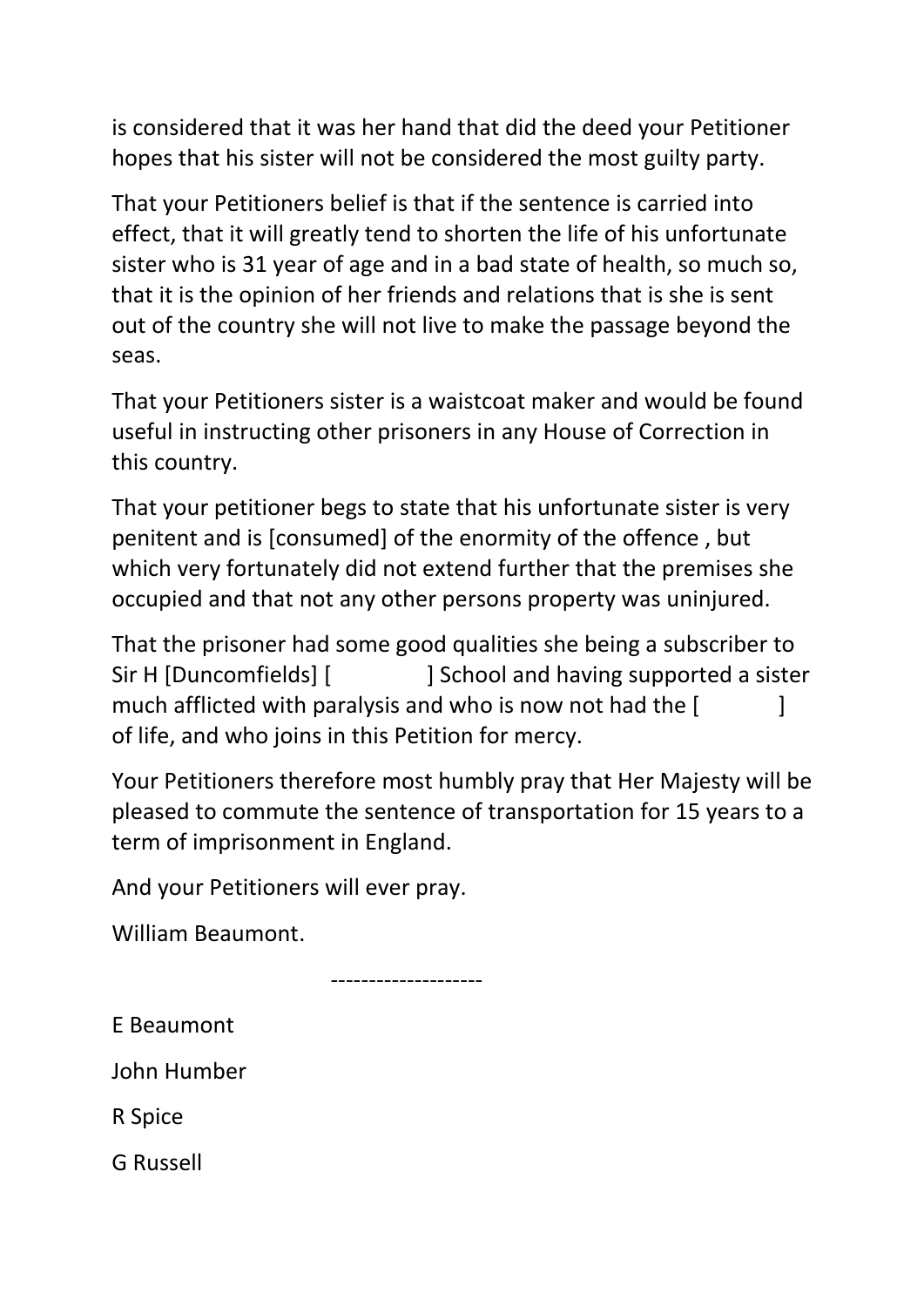And a further 67 signatures

---------------------

2<sup>nd</sup> Application

The prisoners brother alleges that her health and intellect are impaired and prays that enquires may be made upon the subject.

------------------------------------

Enquiry to be made

GG

----------------------

--------------------

Letter to the Medical Officer at Newgate

3 January 1849

7th November 1848

11 Hart Street

Bloomsbury Square

These are to apprise that I have known and professionally attended the parents and family of the unfortunate Emma Beaumont and can testify as to their respectability and good conduct. As to the [ unpleasant] woman Emma Beaumont I am decidedly of opinion that she is and has been of unsound mind and was not aware of the enormity of the crime which she contemplated but being as I have stated of weak mind was [ ] on by persons more wicked than herself but more cunning and therefore have not made themselves available to the Law. I have not seen her since she has been in prison but I understand she is in very bad health.

J Hunter

Surgeon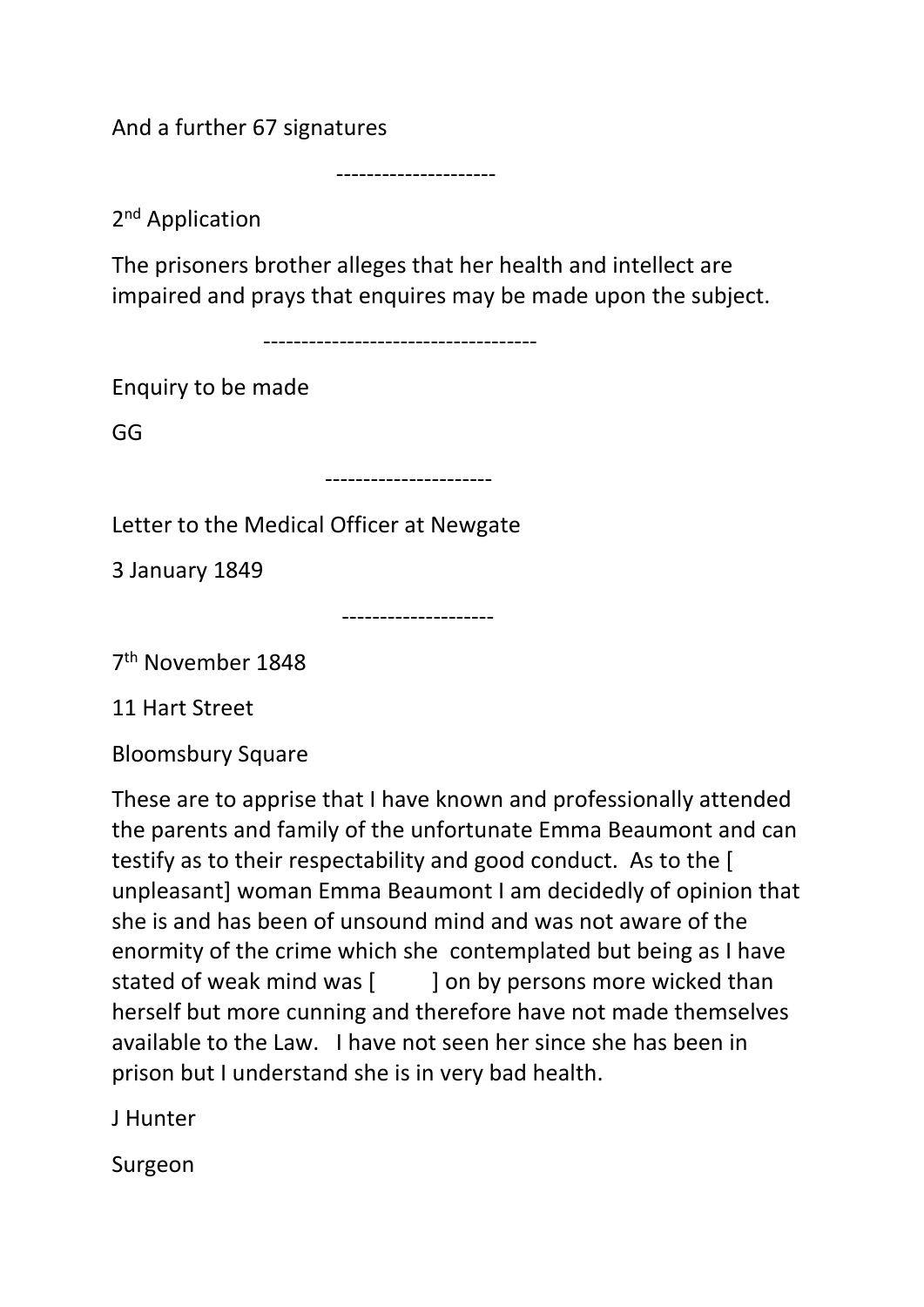13 King Street

Long Acre

25th November 1848

------------------

In presenting the within Petition to the Right Honourable Sir George Grey , Her Majesty's Principle Secretary of State for the Home Department on behalf of Emma Beaumont now a prisoner sentenced to be transported for 15 years.

I beg most sincerely to state that the same is defined by upwards of fifty respectable persons whose addresses are noted are set opposite to their respective names which may be found to be correct on reference to the Post Office Directory and that six thereof are Surgeons acquainted with the general state of health of the prisoner, and who believe that she is labouring under at times unsoundness of mind and which Petition is to the effect of praying that Her Majesty's Government may be pleased to recommend Her Most Gracious majesty to mitigate the term of 15 years transportation to some lesser time in England on account of the weak state of health of the prisoner and her inability of mind which in reality is the case, as such certificate states, as in termination of the blood to the head is a family complaint and the prisoner has been treated for such, and her head has been shaved several times when so afflicted, and upon visiting her I find that she is now so unwell that she begged of my sister who saw her to get the Doctor to put leeches to her head and let it be shaved for she is fearful of a severe attack and which unfit end in a very serious manner, for one other of your humble servants sisters had suffered so severely from such affliction that it brought on paralysis that has taken away the proper use of her limbs, and most likely for life.

I beg to apologise for troubling you so much at length and deplore much the monstrous crime assaid against my unfortunate sister and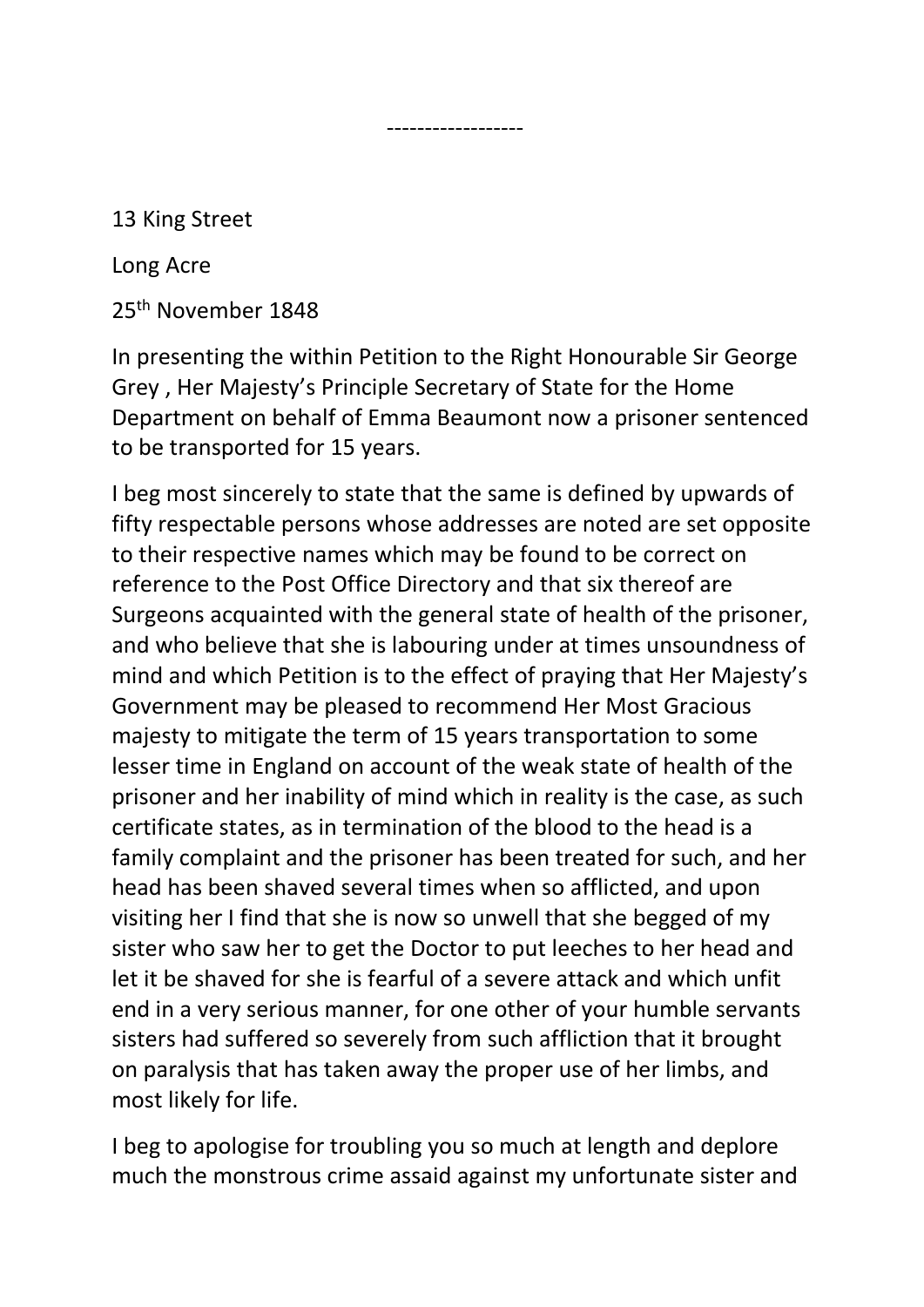do not attempt even to palliate it any sense but feeling [ ] Ithat she was led away by mercenary  $\lceil \cdot \cdot \cdot \rceil$  persons to allow the act to be committed, and also, that it may not be lost sight of it, that she at times is confused as such certificate shows and that if sent beyond the seas it is by her family suspected that she will not survive but that a [ ] madness may ensue in consequence thereof.

I therefore humbly beg for the [ ] that the execution of the sentence may be stayed, for a short time, and if removed from Newgate that she may be sent to a place of detention there to await same time so that the Medical Authorities may have proper time to judge of the state of health of my unfortunate sister and for which myself and the family of the delinquent will feel very grateful if by the Rules of the Office an answer can be sent to this letter I shall be very thankful

I am Sir

Your most humble and obedient servant

William Beaumont

PS

I beg most respectfully to state that since writing the above Dr McMurr the Surgeon of Newgate had been consulted upon the prisoners state of mind and who stated that he believed the prisoner to be silly or so far affected with respect to her intellect that he could not consider her to be quite right in her mind, and that if he was consulted by the Authorities he could but so report, may I therefore beg of you to let the proper enquiries be made with respect to the state of health of the prisoner, when it will be found as before stated, that she is not of sound mind.

--------------------

W B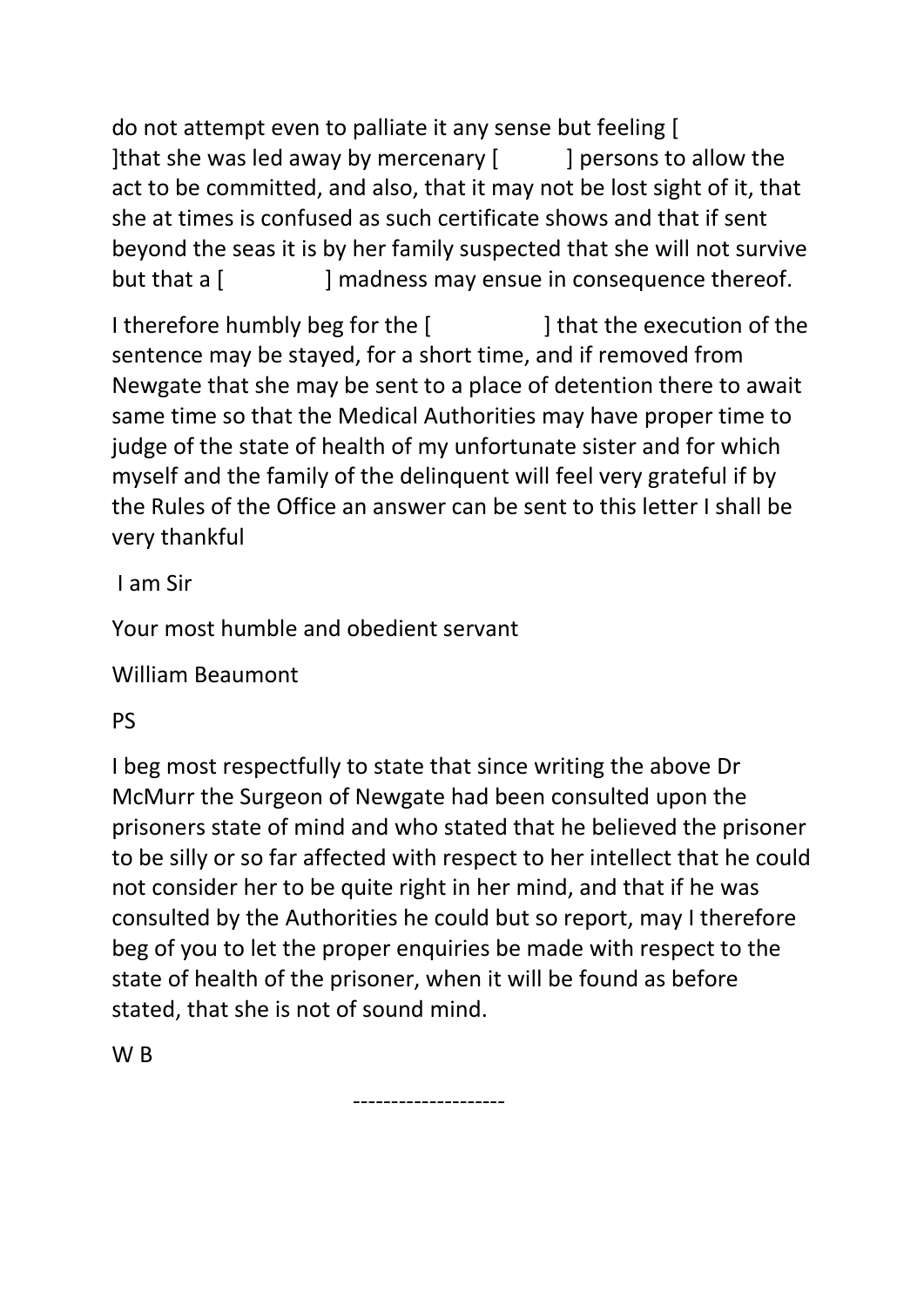Newgate

| Monday 8 <sup>th</sup> January 1849 |  |  |
|-------------------------------------|--|--|
|-------------------------------------|--|--|

Medical Report of Emma Beaumont

The prisoner is of sound mind

Being desired to give my opinion as to the state of mind of Emma Beaumont a prisoner now in Newgate, I beg to report that I consider this prisoner to be of sound mind and responsible for her actions

Gilbert Mac[ ]

Surgeon

----------------------------------------

3rd Application

Enquiries have been made into her illness and she is in effect of sound mind

-------------------

The prisoner's brother again urges that she is of unsound mind.

-------------------------

2<sup>nd</sup> February 1849

Mrs Matthews

5 York Street Borough

Re E Beaumont a prisoner in Mill Bank Prison

Honourable Sir